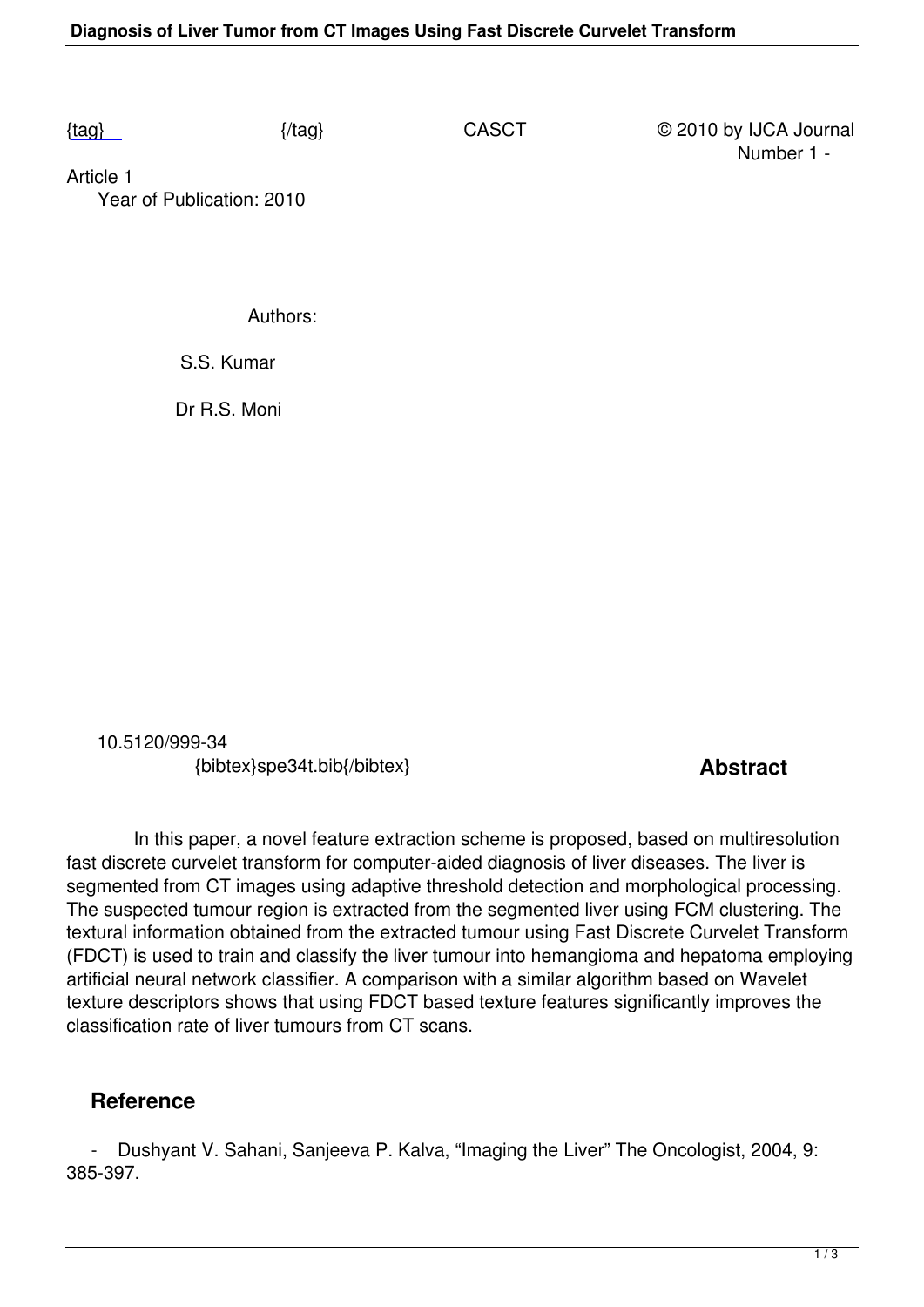- S. Poonguzhali, B. Deepalakshmi and G. Ravindran, "Optimal Feature Selection and Automatic Classification of Abnormal Masses in Ultrasound Liver Images", IEEE - ICSCN 2007, MIT Campus, Anna University, Chennai, India. Feb. 22-24, 2007. Pp.503-506.

 - Yasser M. Kadah, Aly A. Farag, Jacek M. Zaruda, Ahmed M. Badawi, and Abou-Bakr M. Youssef., "Classification Algorithms for Quantitative Tissue Characterization of Diffuse Liver Disease from Ultrasound Images," IEEE transactions on Medical Imaging Vol 15, No 4, pp 466-477, August 1996.

 - E-Liang Chen, Pau-CHoo Chung, Ching-Liang Chen, Hong-Ming Tsai and Chein I Chang, "An Automatic Diagnostic system for CT Liver Image Classification", IEEE Transactions Biomedical Engineering, vol 45, no. 6, pp. 783-794, June 1998.

 - Pavlopoulos.S, Kyriacou.E, Koutsouris.D, Blekas.K, Stafylopatis.A, Zoumpoulis.P, "Fuzzy Neural Network-Based Texture Analysis of Ultrasonic Images," IEEE Engineering in Medicine and Biology, pp 39-47, Feb 2000.

Yu-Len Huang, Jeon-Hor Chen1, Wu-Chung Shen1 "Computer-Aided Diagnosis of Liver Tumours in Non-enhanced CT Images" Department of Computer Science and Information Engineering, Tunghai University,Mid Taiwan, Journal of Medical Physics, Vol. 9, pp. 141-150, 2004.

 - Chien-Cheng Lee, and Sz-Han Chen, "Gabor Wavelets and SVM Classifier for Liver Diseases Classification from CT Images", 2006 IEEE International Conference on Systems, Man, and Cybernetics October 8-11, 2006, Taipei, Taiwan

 - Aleksandra Mojsilovic, Miodrag Popovic, Srdjan Markovic and Miodrag Krstic, "Characterization of Visually Similar Diffuse Diseases from B-Scan Liver Images using Non Separable Wavelet Transform", IEEE Transactions on Medical Imaging, vol. 17, no. 4, pp. 541-549, Aug. 1998.

Semler, L., Dettori, L., & Furst, J. Wavelet-Based Texture Classification of Tissues in Computed Tomography. Proceedings of the 18th IEEE International Symposium on Computer-Based Medical Systems, 265-270. (2005).

David L. Donoho & Mark R. Duncan, Digital Curvelet Transform: Strategy, Implementation and Experiments, Stanford University, November, 1999.

 - Robert M Haralick, Stanely R Sternberg and Xinhua Zhuang, "Image analysis using Mathematical Morphology", IEEE Transactions on Pattern Analysis and Machine Intelligence, vol. PAMI-9, no. 4, pp.532-549, July, 1987.

 - Weijie Chen, Maryellen L. Giger, and Ulrich Bick," A fuzzy c-means (FCM)-based approach for computerized segmentation of breast lesions in dynamic contrast-enhanced MR images." Academic Radiology, Vol 13, No 1, January 2006.

 - Candes, E., Demanet, L., Donoho, D., & Ying, L. "Fast Discrete Curvelet Transforms", Technical Report, Cal Tech, (2005).

 - H. Sujana, S. Swarnamani, and S. Suresh, "Application of artificial neural networks for the classification of liver lesions by image texture parameters," Ultrasound in Medicine and Biology, vol. 22, no. 9, pp. pp. 1177–1181, Sept. 1996.

 - M. Gletsos, et al., "A Computer-aided diagnostic system to characterize CT focal liver lesions: design and optimization of a neural network Classifier," IEEE Trans. Inform. Techno. Bio med., vol. 7, no. 3, pp.153-162, 2003.

## **Index Terms**

Computer Science Soft Computing